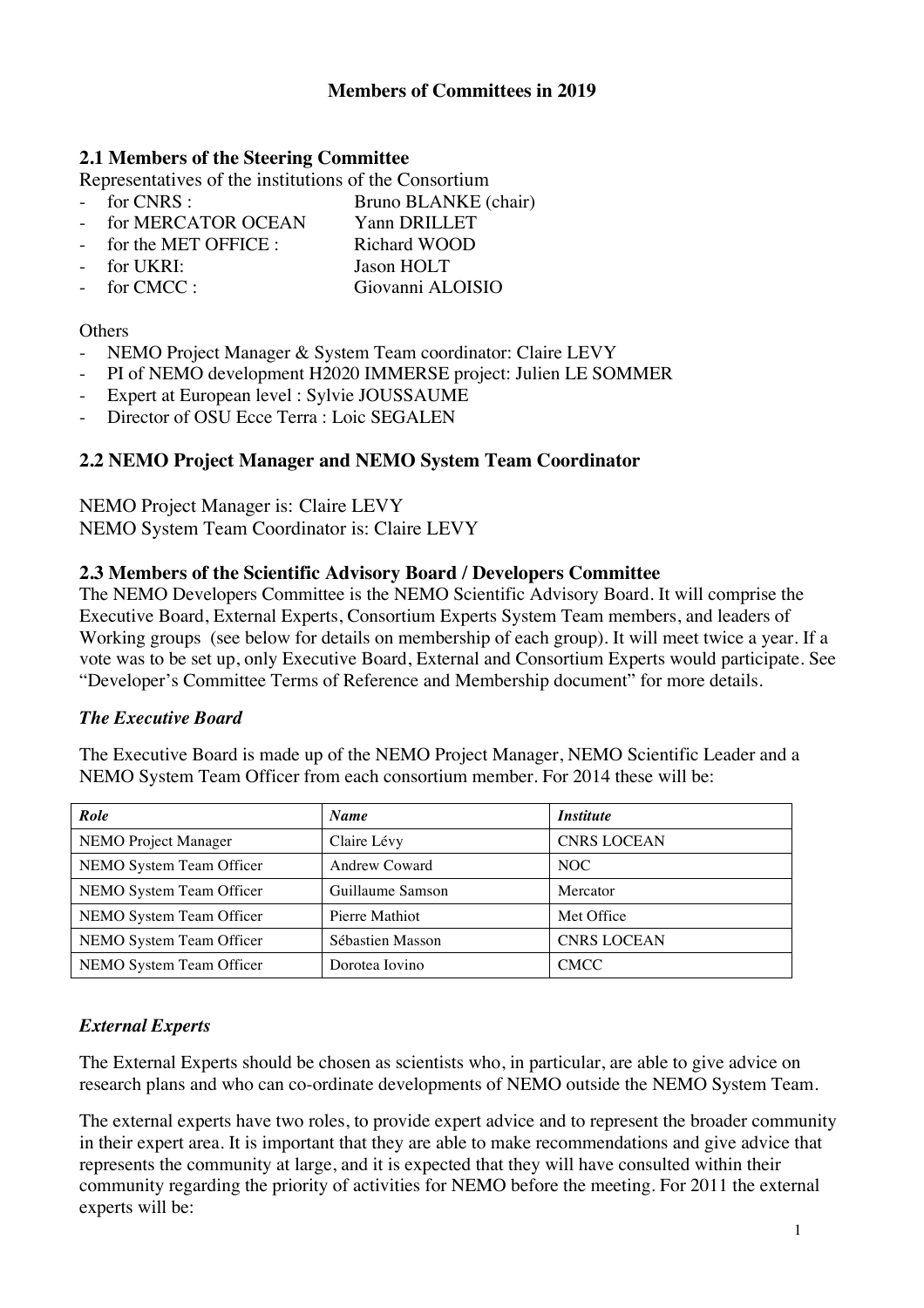| <b>Expert area</b>                                          | <b>Name</b>                                  | <i><b>Institute</b></i> |
|-------------------------------------------------------------|----------------------------------------------|-------------------------|
| Ocean dynamics                                              | David Marshall                               | Univ Oxford             |
| Sea-ice                                                     | Ed Blockley                                  | Met-Office              |
| Biogeochemistry                                             | Olivier Aumont                               | <b>LOCEAN France</b>    |
| Regional modelling                                          | Frédéric Dupont                              | DFO-MPO Canada          |
|                                                             | Paolo Oddo                                   | <b>CMRE</b> Italy       |
| Shelf modelling                                             | Joanna Staneva                               | <b>HZG</b> Germany      |
| Data assimilation and interface,<br>modelling uncertainties | To be decided once WG future is<br>clarified |                         |
| High resolution configuration                               | Jean-Marc Molines                            | <b>CNRS</b> France      |
| Coupled models                                              | Laurent Brodeau                              | Ocean Next              |

### *Consortium Experts*

Each consortium member can propose experts from their institute to complement the group (with a maximum of 2 per institute). These "consortium experts" are chosen to cover the different fields of expertise required by NEMO, and with the appropriate level of responsibility to enable decisions to be made.

| <b>Name</b>          | <i><b>Institute</b></i> |
|----------------------|-------------------------|
| Joel Hirschi         | NOC                     |
| George Nurser        | NOC                     |
| Gilles Garric        | Mercator MOI            |
| Jérôme Chanut        | Mercator MOI            |
| <b>Helene Hewitt</b> | Met Office              |
| Mike Bell            | Met Office              |
| Julien Le Sommer     | <b>CNRS</b>             |
| Rachid Benshila      | <b>CNRS</b>             |
| Pier Guiseppe Fogli  | <b>CMCC</b>             |
| Momme Buttenschön    | <b>CMCC</b>             |

#### *NEMO Scientific Advisory Board and Developer's Committee subgroup*

In order to reduce duration of meetings and to focus on points requiring plenary discussions the Committee has set up in 2017 a "subgroup" to build a more focused agenda for the future meetings. This subgroup is a quite small group. Its role is to define the agenda of each meeting. In order to fulfil this task, the subgroup will gather information and meet before plenary Developer's Committee meeting, through videoconference. During this meeting, the status of work and projects will be presented and discussed, and if relevant, problems will be raised.

As conclusion of this meeting, the subgroup will define the agenda of Developer's Committee, and will prepare a brief presentation of work status of actions not requiring plenary discussions, *i.e.* when work is on tracks and evolves fine and in time.

The objective of this new organisation is to keep the ability of Developer's Committee to have a full overview of the on going actions while focusing the agenda on the points requiring discussion. The subgroup members are Mike Bell, Dorotea Iovino, Claire Lévy and Julien Le Sommer.

### **Chairperson of the subgroup (also chair of the committee's meetings):** *to be decided by Steering Committee*

# **2.4 Members of the NEMO System Team in 2019**